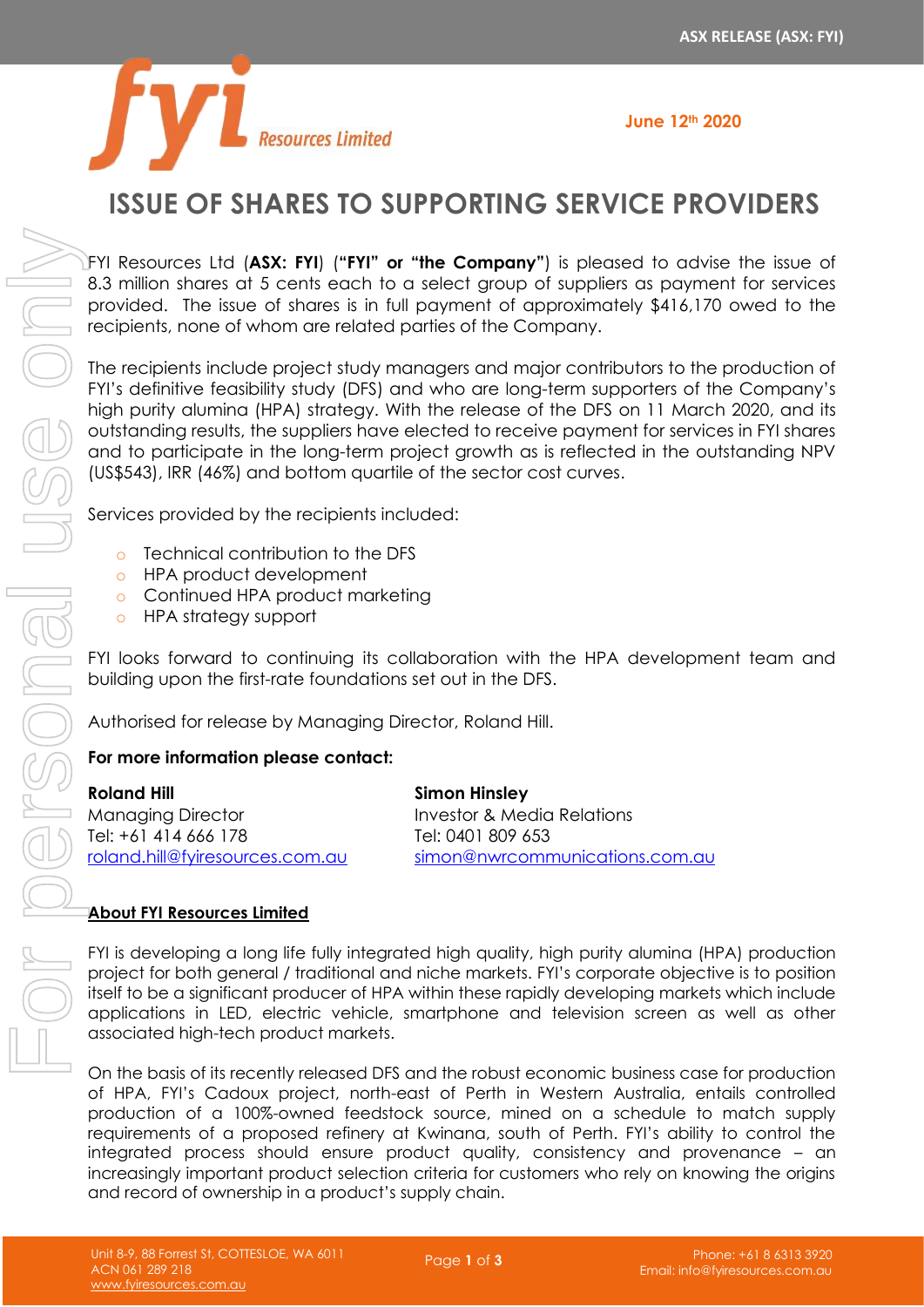

The foundation of FYI's HPA strategy is the innovative and integrated processing flowsheet utilising moderate temperature and atmospheric pressure technologies. These factors combine resulting in world class HPA project potential.

## **Cautionary Statements**

## **Substance of DFS**

The DFS referred to in this announcement is a study of the potential viability of the Cadoux Kaolin Project. It has been undertaken to understand the technical and economic viability of the Project.

The DFS assumes as a 25-year Project life based only on Proved and Probable Ore Reserves (100%).

The DFS is based on the material assumptions outlined elsewhere in this announcement and the appended summary of the DFS. These include assumptions about the availability of funding. While the Company considers all of the material assumptions to be based on reasonable grounds, there is no certainty that they will prove to be correct or that the range of outcomes indicated by this DFS will be achieved.

To achieve the range of outcomes indicated in the DFS, funding in the order of A\$189 million will likely be required. Investors should note that there is no certainty that the Company will be able to raise the amount of funding when needed. It is also possible that such funding may only be available on terms that may be dilutive to or otherwise affect the value of the Company's existing shares.

It is also possible that the Company could pursue other "value realisation" strategies such as a sale, partial sale or joint venture of the Project. If it does, this could materially reduce the Company's proportionate ownership of the Project.

## **General and forward-looking statements**

The contents of this announcement reflect various technical and economic conditions, assumptions and contingencies which are based on interpretations of current market conditions at the time of writing. Given the nature of the resources industry, these conditions can change significantly and without notice over relatively short periods of time. Consequently, actual results may vary from those detailed in this announcement.

Some statements in this announcement regarding estimates or future events are forward-looking statements. They include indications of, and guidance on, future earnings, cash flow, costs and financial performance. Such forward-looking statements are provided as a general guide only and should not be relied on as a guarantee of future performance. When used in this announcement, words such as, but are not limited to, "could", "planned", "estimated", "expect", "intend", "may", "potential", "should", "projected", "scheduled", "anticipates", "believes", "predict", "foresee", "proposed", "aim", "target", "opportunity", "nominal", "conceptual" and similar expressions are forward-looking statements. undeveloped lands and skilled personnel is a skilled personnel in the value of the value of the personnel incorrect as the value of the personnel incorrect and For personnel incorrect as the value of the project and For pe

Although the Company believes that the expectations reflected in these forward-looking statements are reasonable, such statements involve risks and uncertainties, and no assurance can be given that actual results will be consistent with these forward-looking statements.

The contents of this release are also subject to significant risks and uncertainties that include but are not limited those inherent in mine development and production, geological, mining, metallurgical and processing technical problems, the inability to obtain and maintain mine licences, permits and other regulatory approvals required in connection with mining and processing operations, competition for among other things, capital, acquisitions of reserves,